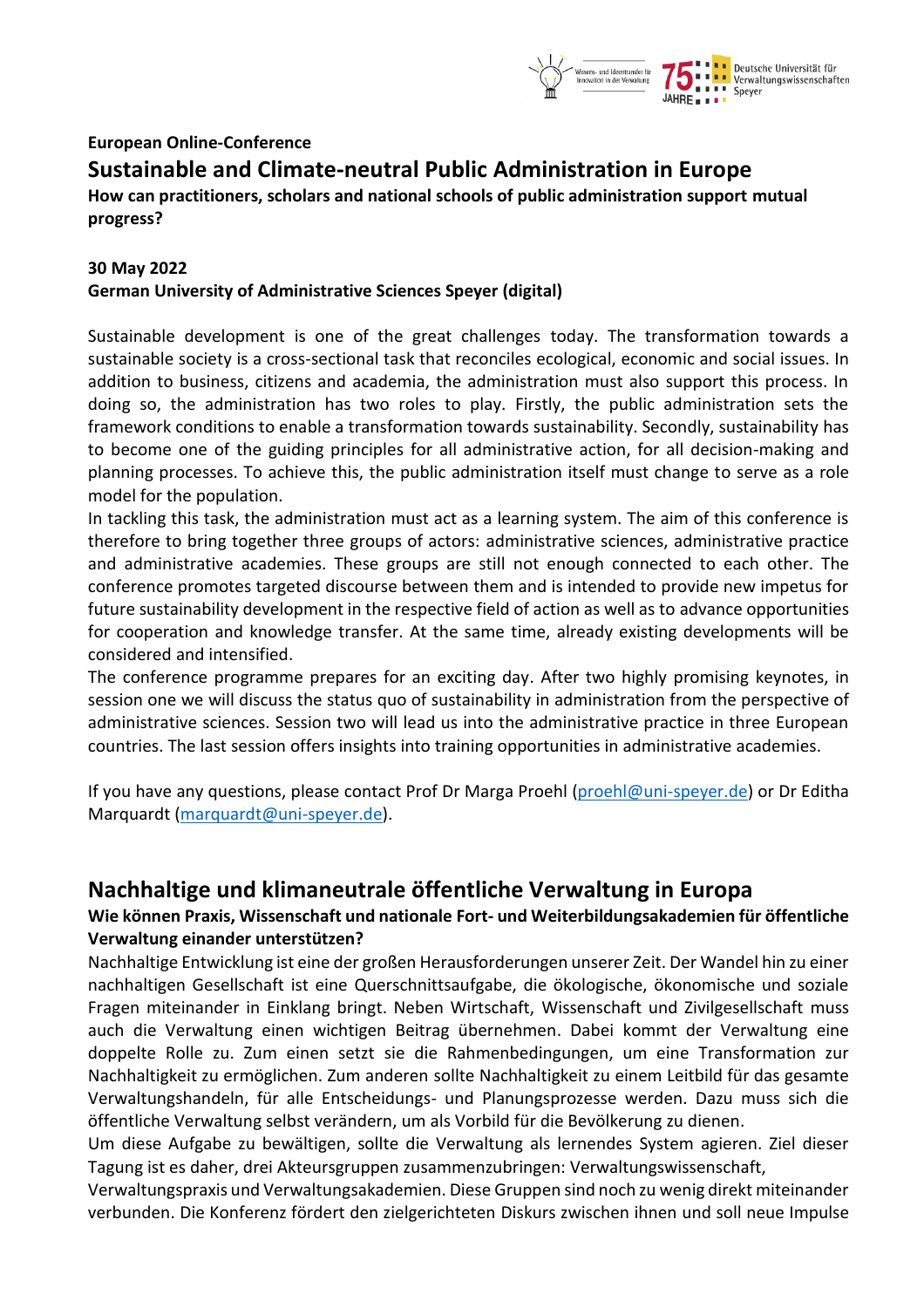

Deutsche Universität für Verwaltungswissenschaften

für die zukünftige Nachhaltigkeitsentwicklung im jeweiligen Handlungsfeld setzen sowie Kooperationsmöglichkeiten und Wissenstransfer aufzeigen. Zugleich sollen bereits bestehende Entwicklungen berücksichtigt und intensiviert werden.

Das Konferenzprogramm verspricht einen spannenden Tag. Nach zwei hochkarätigen Keynotes werden wir in Session eins den Status quo der Nachhaltigkeit in der Verwaltung aus verwaltungswissenschaftlicher Sicht diskutieren. Session zwei führt uns in die Verwaltungspraxis in drei europäischen Ländern. Die letzte Sitzung bietet Einblicke in die Ausbildungsmöglichkeiten an europäischen Verwaltungsakademien.

Bei Fragen wenden Sie sich bitte an Prof. Dr. Marga Pröhl [\(proehl@uni-speyer.de\)](mailto:proehl@uni-speyer.de) oder Dr. Editha Marquardt [\(marquardt@uni-speyer.de\)](mailto:marquardt@uni-speyer.de).

## **Programme**

- 9.15 **Get Together**
- 9.30 **Welcome**

Prof. Dr. Holger **Mühlenkamp**, Rector of the German University of Administrative Sciences Speyer

Sibylle **Bikar**, Member of the Cabinet of Commissioner Hahn, Budget and Administration, European Commission

- 10.00 **Keynote 1: Sustainability in Public Administration – Neglected Issue or Priority Theme?** Tatyana **Teplova**, Head of Policy Coherence for Sustainable Development Goals Division Carina **Lindberg**, Policy Analyst, OECD Public Governance Directorate
- 10.20 **Keynote 2: How Does the New German Government Approach Sustainability in Public Administration?**

Dr Franziska **Brantner**, Parliamentary State Secretary, Federal Ministry for Economic Affairs and Climate Action

- 10.40 **Discussion**
- *11.00 Coffee break and virtual joint coffee*

## 11.15 **Session I**: **Insights from Administrative Sciences into the Status Quo of Sustainability in Administration: What do we know and what are the next research questions?**

Prof. Dr. Louis **Meuleman**, Public Strategy for Sustainable Development (PS4SD), Brussels, Belgium; Vice Chair of the United Nations Committee of Experts on Public Administration (CEPA) @ UNDESA, New York

Dr. Klaus **Jacob**, Department of Political and Social Sciences Otto Suhr Institute for Political Science, Environmental Policy Research Centre, Freie Universität Berlin, Germany

Prof. Dr. Michael **Hoelscher,** Chair of Higher Education Management and Management of Science, German University of Administrative Sciences Speyer

#### *Comments*:

Dr. Ingeborg **Niestroy**, Scientific Project Leader, Institute for Advanced Sustainability Studies, IASS, Potsdam, Germany